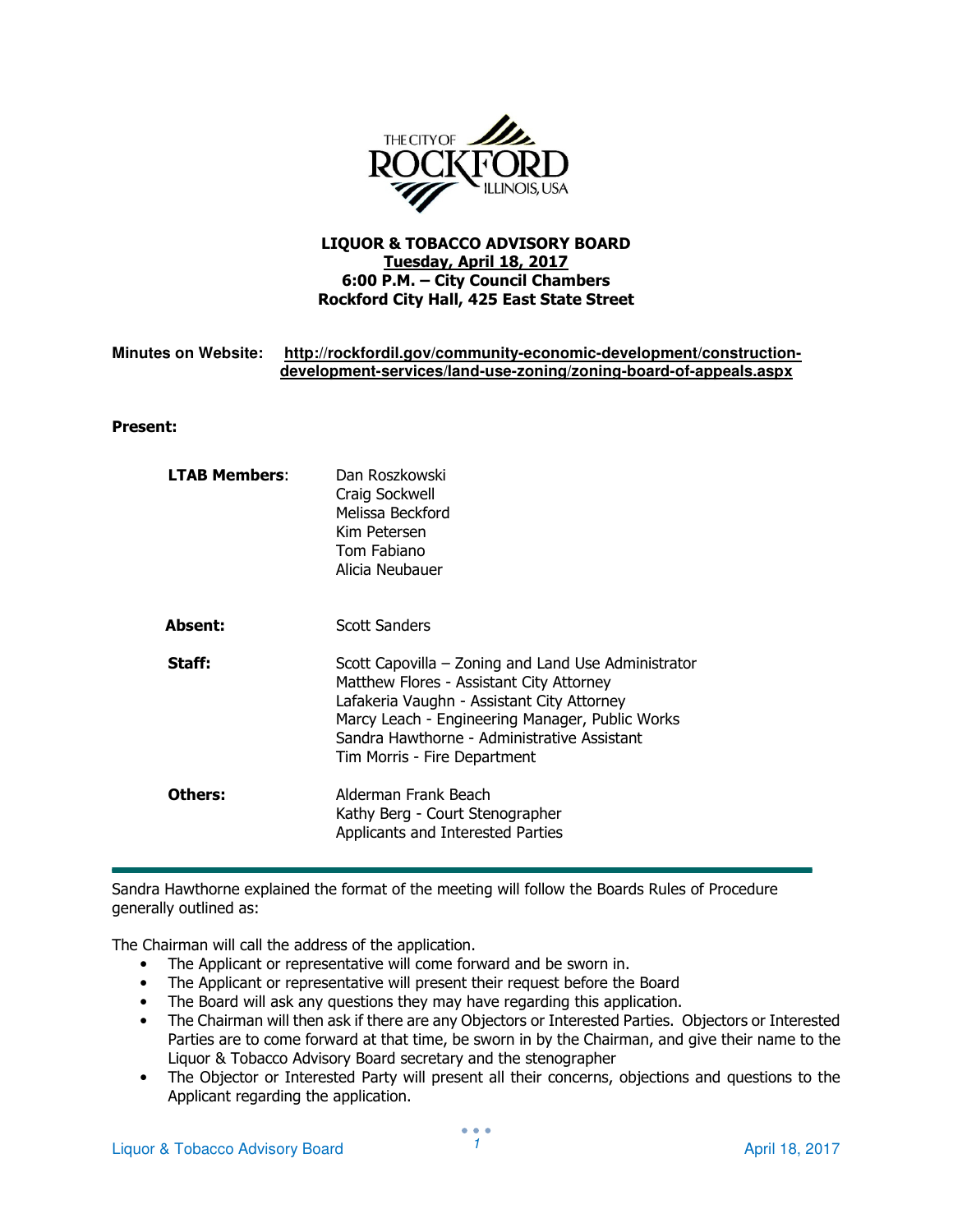- The Board will ask any questions they may have of the Objector or Interested Party.
- The Applicant will have an opportunity to rebut the concerns/questions of the Objector or Interested Party
- No further discussion from the Objector or Interested Party will occur after the rebuttal of the Applicant.
- The Board will then discuss the application and a vote will be taken.

It was further explained to the public in attendance, applicants, objectors and interested parties that this meeting is not a final vote on any item. The date of the Codes & Regulations meeting was given as Monday, April 24, 2017, at 5:30 PM in City Council Chambers in this building as the second vote on these items. The public in attendance, applicants, objectors and interested parties were instructed that they could contact the Zoning Office for any further information and the phone number was listed on the top of the agenda which was made available to all those in attendance. The City's web site for minutes of this meeting are listed on the agenda as well. This information was also presented in written form attached to the agendas.

The meeting was called to order at 6:00 PM. A MOTION was made by Alicia Neubauer to APPROVE the minutes from the March 21, 2017 meeting as written. The Motion was **SECONDED** by Craig Sockwell and **CARRIED** by a vote of 5-0 with Kim Johnson abstaining and Scott Sanders absent.

#### **016-LTAB-019** 4846 East State Street<br>
Applicant Sandra L. Staskal/ SLS Sandra L. Staskal/ SLS Food Inc. d/b/a Charlie's Pub & Eatery Ward 10 **Sale of liquor by the drink** in conjunction with a restaurant and video gaming **Sale of Liquor by the drink** in conjunction with an outdoor seating area/beer garden in a C-3, General Commercial Zoning District **Laid Over from January, February and March meetings**

The subject property is the former Fatty McGee's located on the north side of East State Street and the parking lot is east of Flintridge. This item was laid over from January, February, and March meetings due to additional required information the Applicant was to provide Staff.

Sandra Staskal, Applicant and Attorney Michael Schirger were present. Attorney Schirger stated his client is very aware of the problems with the former tenant, the building, and the property as well. He stated Ms. Staskal will make certain that these problems do not reoccur under the Applicant's use.

Ms. Staskal explained she would like to open like a restaurant similar to the Irish Rose or the Hope & Anchor Pub, but not as upscale. She stated her intent to have a safe environment with cameras inside and outside, maybe to have bourbon tastings, maybe music with dinner. She stated there would be no loud music. She plans to repair the parking lot and the junk vehicles have been removed. Ms. Staskal stated she would like to revise her business plan indicating that food service will be longer than originally presented. She further stated it is her intent to add to the value of the area and also lives in the area herself. A copy of the March 16<sup>th</sup> revised business plan submitted to Staff was presented to the Board.

Regarding security, Ms. Staskal stated she has a small security plan to have 1 or 2 people present at night, with one of them covering the parking lot.

Staff Recommendation is for Denial. No Objectors or Interested Parties were present. One letter of Objection was received and was included with Staff Report.

Mark Rouleau, Attorney at Law, submitted a letter of Objection stating he was in the office condo directly across the street from the subject property and that he was also an officer of the office condo association. Attorney Rouleau felt the proposed use is more of a description of a tavern rather than a restaurant use.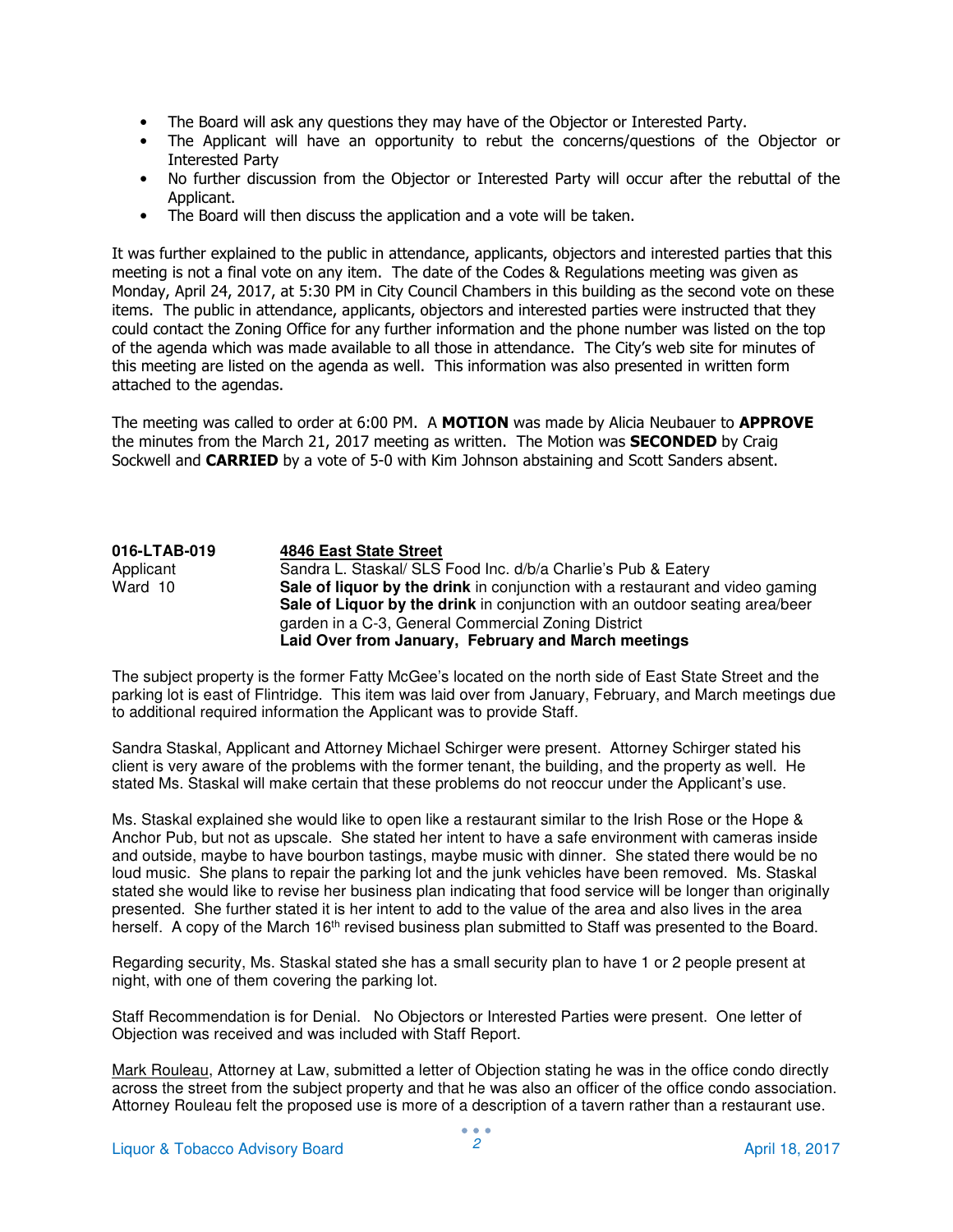He feels that a tavern and gambling center would lead to the further demise of the formerly thriving business district in that community. He also expressed a concern with adequate parking.

Ms. Staskel stated she and her attorney tried to contact Attorney Rouleau to explain their plan and go over his concerns, but he never responded.

Dan Roszkowski asked what the plans were for the rear portion of the building. Attorney Schirger stated they have no knowledge of what the owner intends to use that portion of the building for. The Applicant has a 3 year lease with a 3 year option.

Alicia Neubauer asked Staff if they would be changing their position of Denial based on the revised business plan submitted on March 16. Mr. Capovilla stated they would not. There is still concerns about parking and the overall redevelopment of the building in the future, and with business hours. Parking is a major concern at this location and Staff is concerned with what would happen from a parking standpoint should the owner rent out the remainder of the building. Under the previous owner, parking encroached for blocks within the neighborhood and across the street into the office parking area. When asked why she wished to have such late hours if the intent was to have a family restaurant, Ms. Staskel gave an example of people who work second shift and may wish to visit her establishment after work. She further explained that with the investment she is making she would like to have a family restaurant but also the ability to remain open until 2:00 AM with food service until 1:00 AM.

The Board asked Staff what options they would have should the owner decide to rent out the rear portion of the building. Mr. Capovilla stated a permit to remodel the second space may be denied because of the lack of parking. The back area of the building and the area the Applicant is are renting are approximately 5000 sq. ft. each. Mr. Roszkowski asked Staff how many parking stalls would be required for a 5900 square feet building. Mr. Capovilla responded 80 stalls would be required. Mr. Roszkowski stated he counted 119 on the property at this time, so there are roughly an additional 30 stalls. Mr. Capovilla further explained that the total parking lot would need to be reconstructed. Mr. Roszkowski said he has seen the building and windows have been boarded up.

Should the Board choose to approve, Attorney Vaughn constructed a list of (11) conditions as part of the approval.

A **MOTION** was made by Alicia Neubauer to **APPROVE** the Sale of Liquor by the drink in conjunction with a restaurant and video gaming and to **APPROVE** the Sale of Liquor by the drink in conjunction with an outdoor seating area/beer garden in the name of Sandra L. Staskal / SLS Food Inc. d/b/a Charlie's Pub & Eatery in a C-3, General Commercial Zoning District at 4846 East State Street subject to 11 conditions. The Motion was **SECONDED** by Melissa Beckford and **CARRIED** by a vote of 6-0.

- 1. Must meet all applicable Building and Fire Codes.
- 2. Compliance with all City of Rockford Liquor Codes.
- 3. Hours of operation will be limited to 8:00 AM to Midnight on Sunday.
- 4. Hours of operation will be limited to 8:00 AM to 2:00 AM on Monday Saturday.
- 5. The proposed use shall not have a cover charge.
- 6. The proposed use shall not have a dance floor.
- 7. The proposed use shall not operate as a nightclub.
- 8. The restaurant shall not have any DJ's.
- 9. The restaurant shall not have live entertainment.
- 10. Submittal of a parking lot plan and landscaping plan for Staff's review and approval.
- 11. Compliance with City of Rockford Noise Ordinance.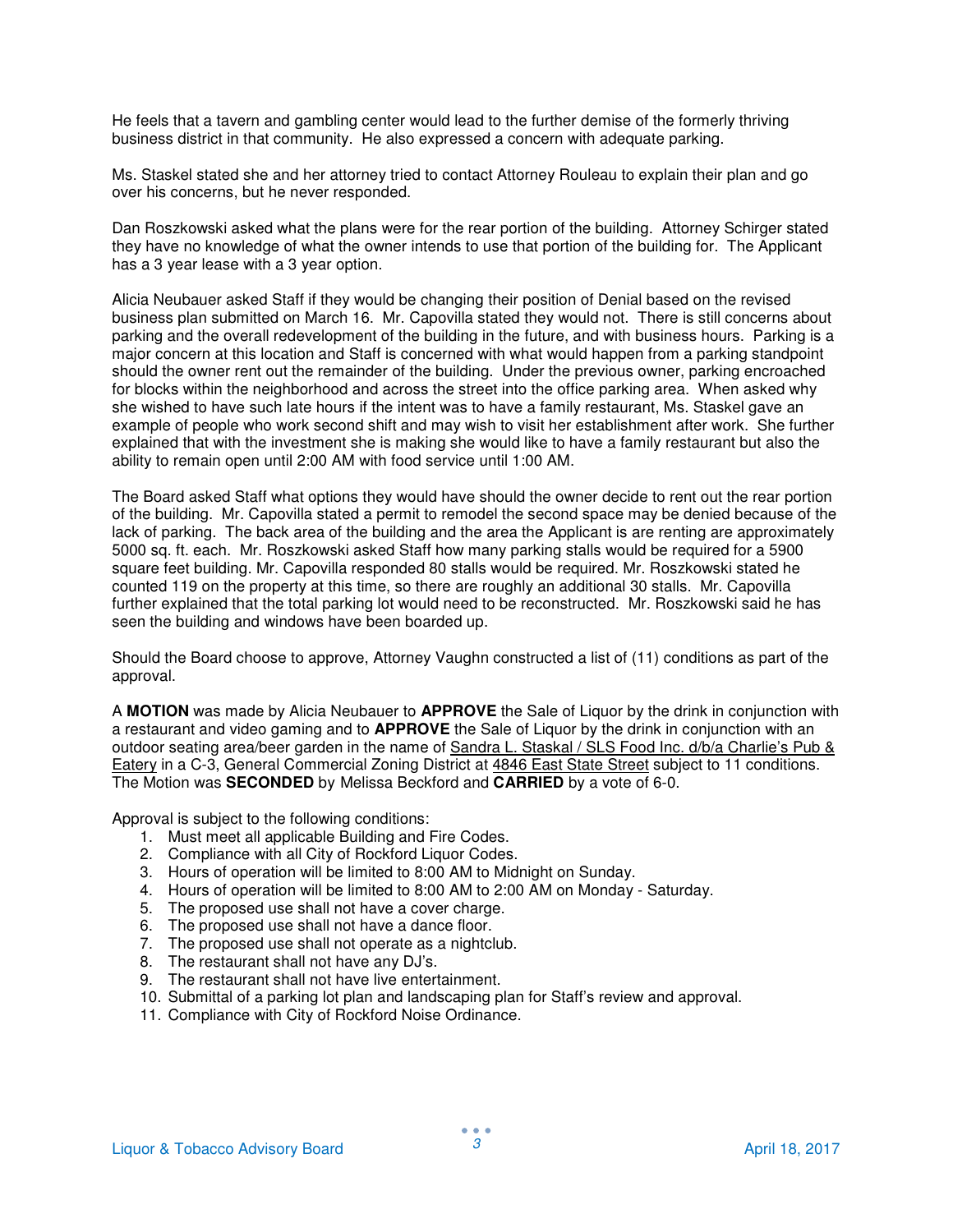| 016-LTAB-018 | 1710 Rural Street, Suite 4                                                                                                                                                                       |
|--------------|--------------------------------------------------------------------------------------------------------------------------------------------------------------------------------------------------|
| Applicant    | Derrick Kunz d/b/a Rural On Tap                                                                                                                                                                  |
| Ward 03      | Modification of an existing liquor license to allow the operation of a video<br>gaming facility, to allow DJ's, and packaged liquor sales in a C-2, Limited<br><b>Commercial Zoning District</b> |
|              | Laid Over from January, February and March meetings                                                                                                                                              |

The subject property is Suite 4 within the Rural Oaks Plaza, located 180 feet east of the Prospect Street, Guilford Road, and Rural Street intersection. Derrick Kunz and Nick Fosberg, Applicants, were present. Mr. Kunz explained their request for a modification to the existing liquor license to allow packaged liquor sales, DJ's, and video gaming. He stated they have now been in business for two and a half years. He gave a brief history of opening the existing bar at this location. He stated they would like to add a DJ and the sale of packaged liquor for beer and wine only. Mr. Kunz explained that they are able to get specialty craft beers, some of which are only available at certain times of the year. Mr. Fosberg stated they are losing approximately \$300 a day by not having gaming and also losing approximately \$500 a day in food because they cannot open until 2:00 and cannot serve food. Gaming brings in more income to help with salary for the best cooks, the best bartenders, and the best workers for the upscale environment they have achieved. The extra income would also allow them to put on more charity events. Mr. Kunz mentioned some of the events they have worked with, including helping with a community garden, and having raised over \$10,000 for the Northwest Community Center last year. He pointed out the comparison between the large number of neighborhood residents who attended the meeting in 2014 when they requested their liquor license to open the bar in comparison to very few residents at this meeting to be an indication of them having proved the quality of their business and its compatibility to the neighborhood.

Attorney Vaughn asked the Applicants if they were in agreement to all (14) of Staff conditions. Mr. Kunz stated they do agree. Craig Sockwell asked if they would be selling beer or wine by the case or smaller sizes. Mr. Kunz responded they have only a very small area dedicated to packaged liquor and it will not be a full cooler situation. Lydia's has an agreement with the property owner that there will be no other tenant serving food in the shopping center so Rural On Tap is not allowed to have a kitchen. They do not have dart boards or pool tables, which is why they are wanting to add gaming machines. Mr. Kunz stated they have room to move the large community table over 4 feet, and that will give them 8 feet of room for the 5 gaming machines.

Mr. Kunz asked if the 50% rule applies to their liquor license because that rule was passed after they received their license. He asked if they would be considered to be grandfathered in. Mr. Capovilla stated the Applicant brought up a good point and he was not certain if this applied to them. They already have a liquor license and gaming is regulated by the State so it would be between them and the State. Mr. Fosberg stated one of the concerns at the original meeting was that their type of organization with gaming would bring down property values and asked if there was ever an actual case of providing proof of values going down. Craig Sockwell stated he does not see their operation bringing down property values.

Staff Recommendation is for Approval with (14 conditions). Objectors and Supporters were present.

Ken Becker was present as an Objector and also submitted a note of objection which was attached to Staff report. He stated he lives behind the bar and has had his real estate business there for 45 years. He stated when the original lease was approved in 2014 it was for a 7 year lease with no gaming. He wonders why this has now changed. He felt the Alderman of the Ward was not in agreement with the original bar request in 2014 and then "people called in favors and the Alderman changed his mind". He stressed to the Board that he is opposed to allowing gaming and a DJ.

Bob Goldbeck was present in Support as a neighbor of Rural on Tap and also a patron. He stated he was skeptical when he first heard about gaming; however he now feels the Applicants have gone above and beyond to prove themselves to the neighborhood. He does not feel the Applicants would come back before the Board with a request for gaming and changes if they did not feel it was a viable investment in their establishment. He stated he is a customer who goes into the bar to network with, and to meet with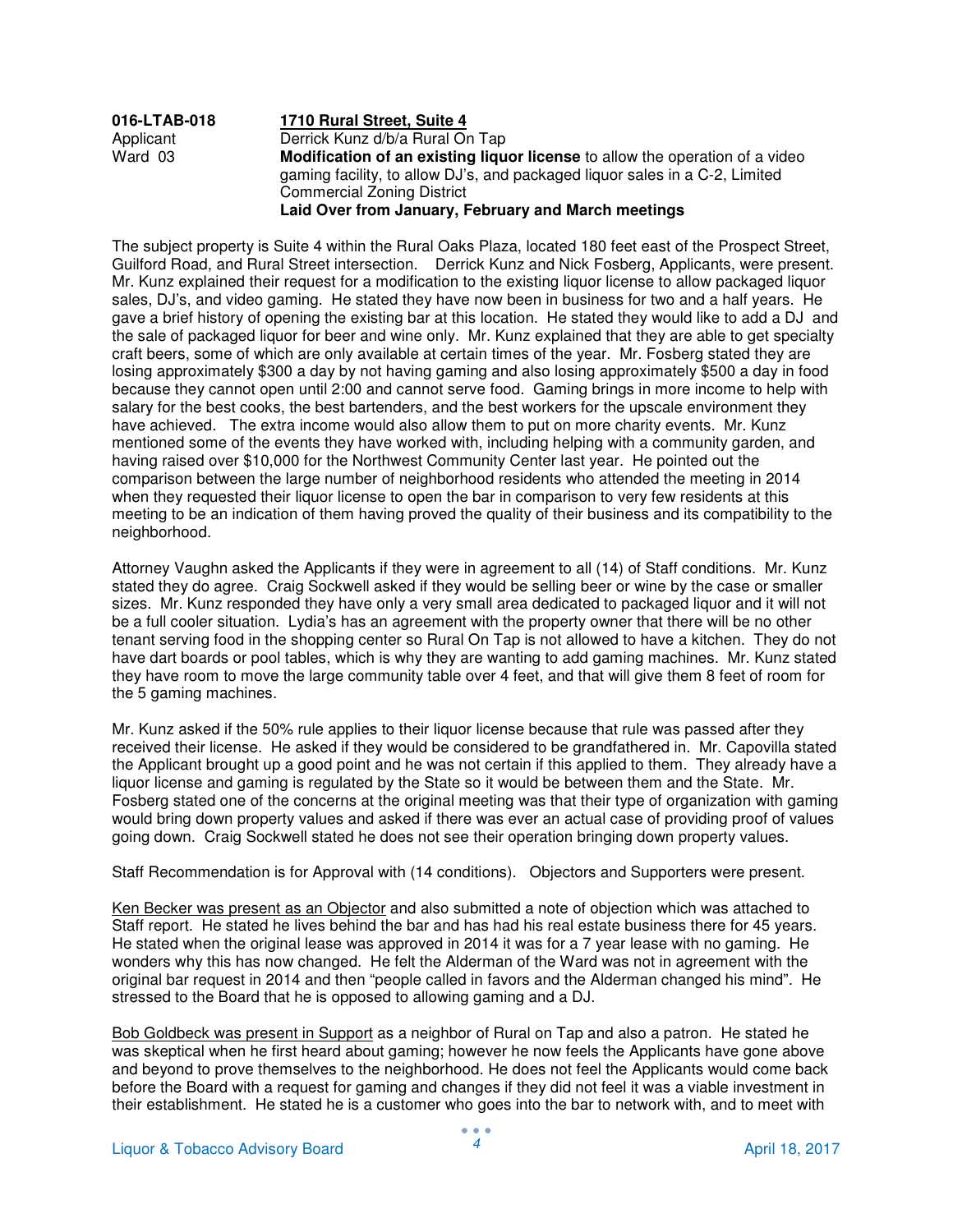people. His observation is that people usually come in for 2 or 3 drinks and then leave. He felt from the point of both the neighborhood around it and the clientele they draw from, it would be a shame if they were not allowed to receive this additional investment.

Frank Savitski was present in Support He stated he is a former bar owner himself and he can understand how the Applicants are at a disadvantage without gaming to help with revenue. He is also on the Board of the Northwest Community Center and so is Mr. Kunz. He further stated that Rural on Tap and Derrik Kunz has spent a lot of time and investment in the Northwest Community Center.

Jonathan Whitlock, owner of the Plaza spoke in Support. He explained when they were looking to fill this tenant space they did not want just any bar in their plaza. They checked out the Applicants and the feedback they received was that they were very reliable. They have exceeded his expectations on the way they manage and run their business. He further stated the Applicants have invested a lot of their own money in remodeling the bar and he feels they are not tenants who would do that if they didn't plan to succeed. He stated he has received no objections whatsoever from anyone on the operation of this establishment. He felt it was not fair for them to not have gaming as part of their establishment when other bars were allowed to have gaming.

Mr. Kunz thanked the supporters. He also thanked Mr. Becker for his comments and concerns. He stated even though he did not agree with him, he admired his strength to stand up for what he believed. In explanation of calls for service, he stated one of the police calls was for someone who wanted to come in to use their restroom at 2:30 in the afternoon. Mr. Kunz stated he did not want to deny the individual the use of his facilities not knowing that the individual had overdosed and required medical attention. Regarding garbage pickup at 5:00 AM, Mr. Kunz called the garbage company to see what the earliest was they could get out there and the was told they could not have been out there at 5:00 AM because they have meeting every day at 5:00. They are coming out at the earliest at 6:40 AM or later. Craig Sockwell asked if there as an Ordinance for the earliest time garbage could be picked up. Mr. Capovilla stated he was not aware of an Ordinance stating garbage could not be picked up at 6:00 or 7:00 AM.

Mr. Fabiano stated he has never seen anyone run a bar as responsible as the Applicants. Mr. Capovilla stated the Highland Associations President did call him and told him that their association no longer has the concerns that they did originally. Kim Johnsen stated her opinion that Rural On Tap has done an excellent job of supporting the community and nonprofit organizations. Dan Roszkowski expressed his concern that this is one of those situations where the client comes in asking for one thing and then returns asking for more. He stated the restriction of no gaming was put on this bar 3 years ago for a reason and he questions the DJ use as well. Mr. Capovilla explained that anyone on a computer qualifies as a DJ. He stated he has seen it at any bar having Trivia nights.

A **MOTION** was made by Craig Sockwell to **APPROVE** the Modification of an existing liquor license to allow the operation of a video gaming facility, to allow DJ's and packaged liquor sales in the name of Derrick Kunz d/b/a/ Rural On Tap in a C-2, Limited Commercial Zoning District at 1710 Rural Street, Suite 4. The Motion was **SECONDED** by Kim Johnsen and **CARRIED** by a vote of 5-1 with Dan Roszkowski voting Nay.

- 1. Must meet all applicable Building and Fire Codes.
- 2. Compliance with all City of Rockford Liquor and Tobacco Codes.
- 3. Compliance with City of Rockford Noise Ordinance.
- 4. Package liquor sales are limited to beer and wine only.
- 5. The hours of operation will be limited to 2:00 PM to 1:00 AM Monday through Thursday.
- 6. The hours of operation will be limited to 2:00 PM to 2:00 AM Friday through Saturday.
- 7. The hours of operation will be limited to 2:00 PM to 12:00 AM on Sunday.
- 8. That the use shall not have any outdoor sales area or outdoor seating area permitted on the subject property.
- 9. That the use shall not have any outdoor smoking area permitted on the east and north side of the building.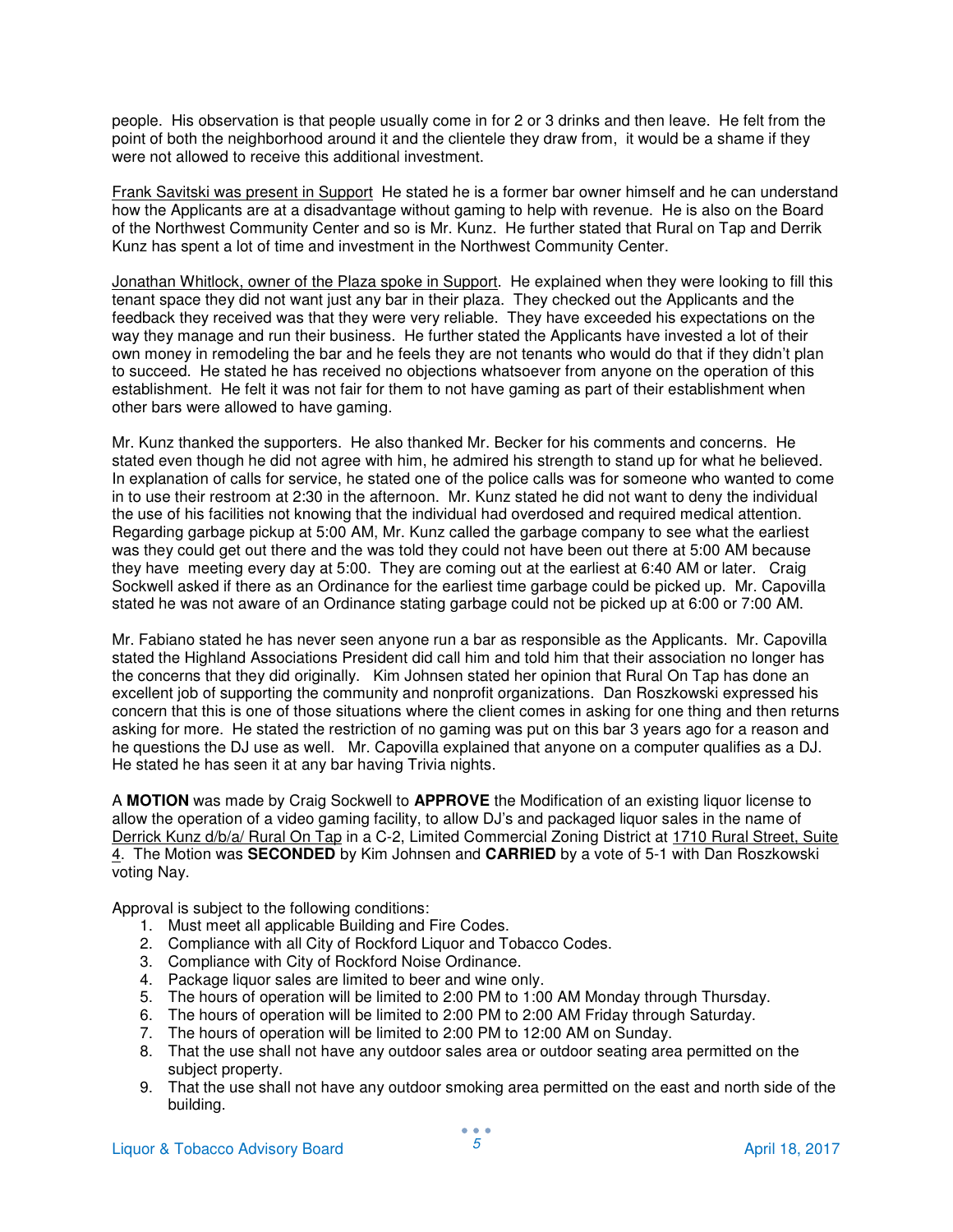- 10. The hours of operation for tenant space #5 (Lydia's Café) and tenant space #6 (Rural on Tap) shall not conflict and must be in accordance with Exhibit J, as approved by Staff.
- 11. Pursuant to the amended lease agreement, the applicant is expressly prohibited from external advertising on the site and building that video gambling machines are on the Premises.
- 12. The proposed use shall not have a cover charge.
- 13. The proposed use shall not have a dance floor.
- 14. The proposed use shall not operate as a nightclub.

# **017-LTAB-008 298 N. Mulford Road & 5880 E. State Street**

Applicant Huide Yang / Chinmi Inc. d/b/a Chinmi<br>Ward 10 **Sale of liquor by the drink** in conjunct Sale of liquor by the drink in conjunction with a restaurant in a C-3, General Commercial Zoning District

The subject property is located on the west side of North Mulford Road, 230 feet north of East State Street and is currently a vacant tenant space within Market Place of Rockford Shopping Center. Huide Yang was present and explained her request for sale of liquor. She stated she has worked for restaurants for more than ten years and has experience managing a restaurant. It is their intent to serve Saki, beer and wine. Their menu would offer Asian food, Chinese and Japanese food. Ms. Yang stated they would follow the rules and take good care of customers.

Lafa asked if she has reviewed Staff's recommendations and agreed to the 14 conditions. Ms. Yang stated she has and is agreeable.

Staff Recommendation is for Approval with (14) conditions. No Objectors or Interested Parties were present.

A **MOTION** was made by Craig Sockwell to **APPROVE** the Sale of Liquor by the drink in conjunction with a restaurant in the name of Huide Yang / Chinmi Inc. d/b/a Chinmi in a C-3, General Commercial Zoning District at 298 N. Mulford Road and 5880 East State Street. The Motion was **SECONDED** by Melissa Beckford and **CARRIED** by a vote of 6-0.

- 1. Must meet all applicable building codes.
- 2. Compliance with all City of Rockford Liquor Codes.
- 3. The sale of liquor by the drink shall be limited to the interior floor plan Exhibit G approved by Staff.
- 4. Hours of operation will be limited to 11:00 AM to 9:30 PM Monday through Thursday.
- 5. The hours of operation will be limited to 11:00 AM to 10:30 PM Friday and Saturday.
- 6. The hours of operation will be limited to 12:00 PM to 9:00 PM Sunday.
- 7. Window display signage is limited to 20% of window area.
- 8. That the windows shall not be covered with bars or other devices that block the windows.
- 9. The restaurant shall not have a cover charge.
- 10. The restaurant shall not have a dance floor.
- 11. The restaurant shall not have any DJs.
- 12. The restaurant shall not have live entertainment.
- 13. The restaurant shall not operate as a nightclub.
- 14. All conditions must be met prior to establishment of use.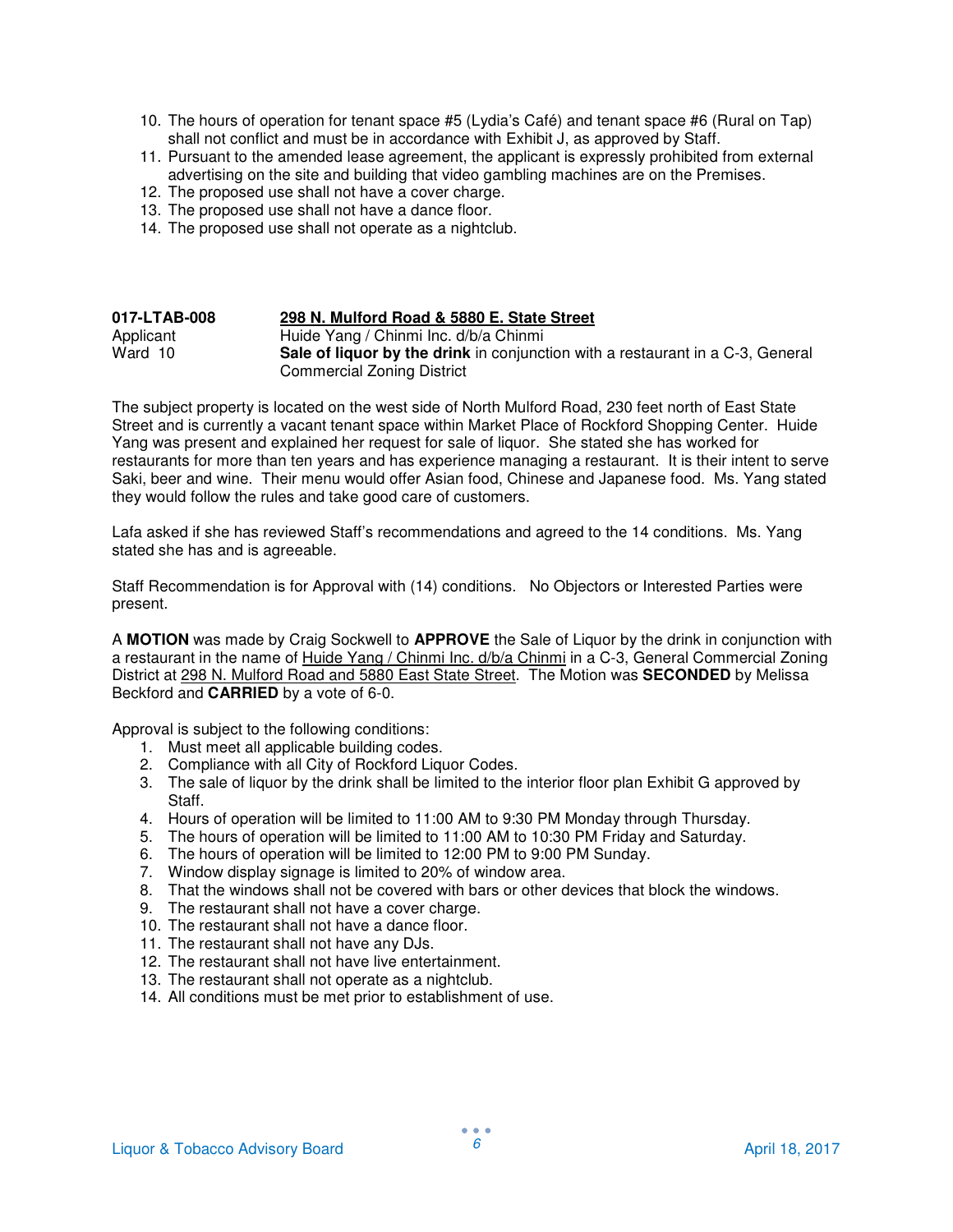| 017-LTAB-009 | 3909 11 <sup>th</sup> Street                                                          |
|--------------|---------------------------------------------------------------------------------------|
| Applicant    | Luigi Bozzo / LB Capital Management d/b/a The Silver Clipper                          |
| Ward 06      | <b>Sale of liquor by the drink</b> in conjunction with a hotel, bar, lounge and video |
|              | gaming in a C-3, General Commercial Zoning District                                   |

Prior to the meeting, the Applicant requested that this item be Laid Over to the May 16<sup>th</sup> meeting.

A **MOTION** was made by Melissa Beckford to **LAY OVER** the Sale of Liquor by the drink in conjunction with a hotel, bar, lounge and video gaming in a C-3, General Commercial Zoning District to the May 16, 2017 meeting of the Liquor & Tobacco Advisory Board. The Motion was **SECONDED** by Craig Sockwell and **CARRIED** by a vote of 6-0.

| 017-LTAB-010 | 1201 Sandy Hollow Road                                                           |
|--------------|----------------------------------------------------------------------------------|
| Applicant    | Mirna V. Klasnja / Del Rio Mexican Restaurant d/b/a Del Rio Mexican Restaurant   |
| Ward 06      | Sale of liquor by the drink in conjunction with a restaurant and video gaming in |
|              | a C-3, General Commercial Zoning District                                        |

The subject property is located south of Sandy Hollow Road within the Southgate Shopping Center. The use has been that of various restaurants since the original construction in 1974. It is currently the Del Rio Mexican Restaurant which opened in August, 2016. Michael Ortiz, representing the Applicant, reviewed the request for sale of liquor by the drink. He stated their restaurant have not been able to compete with a lot of other Mexican Restaurants because they do not serve alcohol. Mr. Ortiz explained that a lot of customers come in and ask if they serve alcohol and then walk out because they do not. Mr. Ortiz confirmed they are not asking to change the hours of operation and they are agreeable to Staff conditions.

Staff Recommendation is for Approval with (6) conditions. No Objectors or Interested Parties were present.

A **MOTION** was made by Alicia Neubauer to **APPROVE** the Sale of Liquor by the drink in conjunction with a restaurant and video gaming in the name of Mirna V. Klasnja / Del Rio Mexican Restaurant d/b/a Del Rio Mexican Restaurant in a C-3, General Commercial Zoning District at 1201 Sandy Hollow Road. The Motion was **SECONDED** by Craig Sockwell and **CARRIED** by a vote of 6-0.

- 1. Compliance with the Liquor Ordinance.
- 2. Hours of operation are limited as provided on the submitted Business Plan Exhibit F, Monday Thursday 9:00 AM to 10:30 PM; Friday-Sunday 10:00 AM to 1:00 AM.
- 3. The use shall not have a cover charge, dance floor or DJs.
- 4. The use shall not operate as a nightclub.
- 5. One of the three (3) signs located on the building must be removed and if the maximum square footage allowed by the property has been exceeded then additional signs may need to be removed. A permit will be required for all signage.
- 6. The dumpster enclosure must have a gate and the applicant must obtain a permit to install the gate.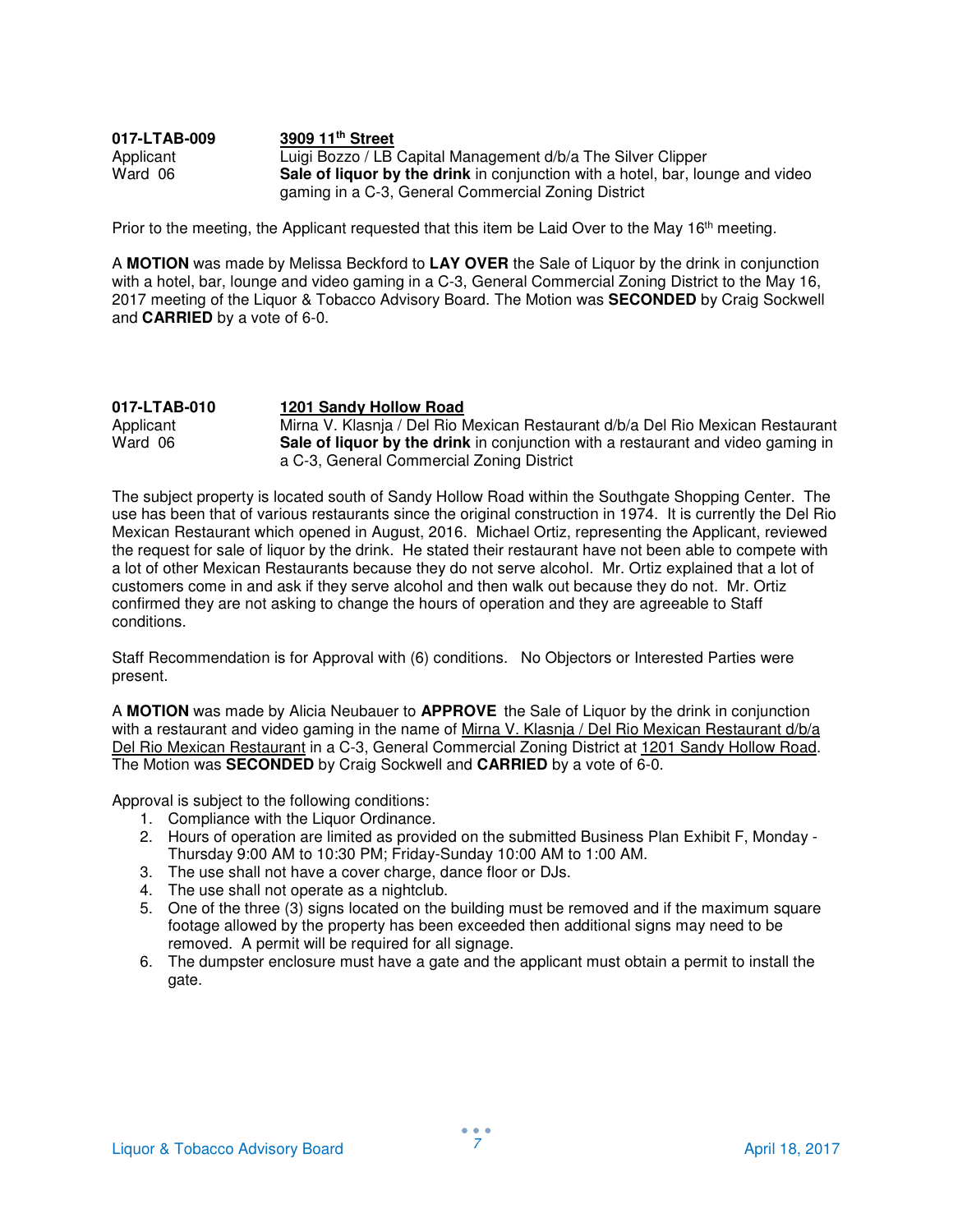#### **017-LTAB-011 1414 North Main Street** Applicant Michael D. Werckle d/b/a The West Side Show Room<br>Ward 03 **Sale of beer and wine by the drink** in conjunction wit **Sale of beer and wine by the drink** in conjunction with a not-for-profit performing arts center in a C-2, Limited Commercial Zoning District

The subject property is located on the west side of North Main Street, 337 feet south of the North Main Street and Auburn Street intersection. The building is currently vacant. Michael Werckle, Applicant, was present and reviewed his request. He stated he is President and Artistic Director for the performing arts center which is a non-profit organization. They opened in December on Mulberry Street for a year and a half and are now looking for a new location. Mr. Werckle stated when he moved back to Rockford 5 years ago he was surprised to see New American Theatre was no longer in operation. It is his desire to bring the art of theater back to the City of Rockford.

Attorney Vaughn asked if he had an opportunity to read Staff's Recommendation and 13 conditions and if he was in agreement. Mr. Werckle stated he wished to discuss two of the suggested conditions of approval. He understood that the hours of operation were derived from his business plan; however upon further reflection he would like to have the ability to schedule events such as a matinee on Friday, Saturday and Sunday, or schedule a show during a holiday week. These would require more extended hours. He is asking to expand his hours of operation from 1:00 PM to midnight Monday through Sunday. Mr. Werckle stated just to be clear, they would not be serving alcohol during all those hours, they would just like the flexibility to have more hours for entertainment purposes.

Mr. Werckle also had concerns with conditions limiting cover charge, live entertainment and the ability to have a DJ. He wished to have clarification on how this may affect their ability to have a live performance. He stated if they have two performance bases - one being a cabaret type and the other being theater production - this would increase their ability to invite everyone in the community to enjoy the theater environment. Kim Johnson stated she would be open to any type of performing arts. Mr. Capovilla expressed the need to understand that we should not completely eliminate the restrictions of music, DJ, and live entertainment because it then opens the door for a bar atmosphere. The conditions need to have language that would avoid the ability to turn this into a dance hall. Tim Morris, Fire Department stated the occupancy would also be based on tables and chairs Scott Capovilla suggested conditions 10, and 11 could be combined to say: DJ, dancing and live music may only be permitted as a part of a live theatrical performance. Mr. Werckle suggested using the term "live performing arts event" rather than "theatrical performance". Melissa Beckford questioned if there could be a DJ after the show when people were mingling.

Mr. Werckle reviewed his extensive background and education in various areas related to the performing arts. He explained that part of the theater experience is that people may gather and discuss the play after the performance. He expects to have 5 plays a year with 2-3 week runs. Craig Sockwell asked why only beer and wine would be available and not cocktails. Mr. Werckle stated it was not their intent to be a bar. They want a simple operation where people can enjoy a drink with the show. He stated if someone was coming to get a cocktail then they are coming to the wrong place.

Mr. Werckle submitted letters of support including those from Engine Studio, Inc. and Rockford Area Arts Council.

Staff Recommendation is for Approval with (13) conditions. These were revised to (10) conditions, to which the Applicant was in agreement. Supporters were present.

Carolyn Cadigan was present as a supporter. She stated she has been an actress most of her life, working with the Applicant since 2014. Her husband has also been involved in production. She is also speaking as a member of Churchills Grove. She appreciates his professionalism, his artistic direction and his ability to put all of these venues together. Ms. Cadigan expressed that she is very excited about this venture.